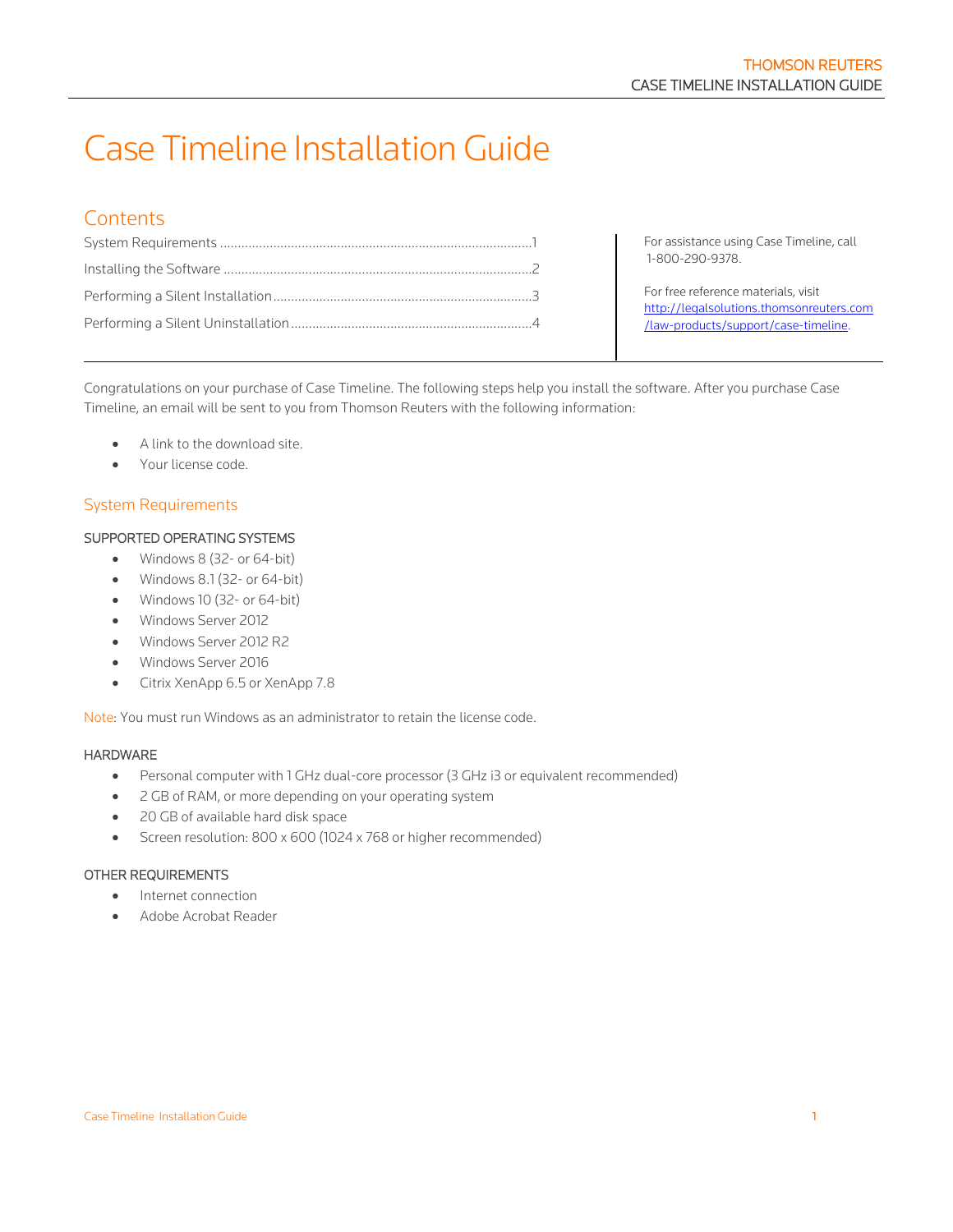#### <span id="page-1-0"></span>Installing the Software

- 1. Click the link for Case Timeline in the email sent to you from Thomson Reuters to display the Case Timeline Registration page.
- 2. Complete the registration form and click Proceed with Download at the bottom of the page.
- 3. If not already installed on your computer, a message displays to notify you that the prerequisites will be installed. Click Install.
- 4. Click **Next** to display the license agreement.
- 5. Click I Agree after reading the license agreement, and then click Next.
- 6. Type your User Name, Organization, and License Code in the appropriate boxes and click Next. The Destination Folder displays.

| West Case Timeline - x64 Setup                                                           |      |  | $\blacksquare$ | $\Sigma$ |
|------------------------------------------------------------------------------------------|------|--|----------------|----------|
| <b>Customer Information</b><br>Please enter your information.                            |      |  |                |          |
| User Name:                                                                               |      |  |                |          |
| Thomson Reuters                                                                          |      |  |                |          |
| Organization:                                                                            |      |  |                |          |
| Thomson Reuters                                                                          |      |  |                |          |
| License Code:<br>*** A license code is not required for Demonstration or Viewer Mode *** |      |  |                |          |
| Demonstration Mode - Trial version with limited functionality<br>$\circledcirc$          |      |  |                |          |
| Viewer Mode - View and present charts in read-only format                                |      |  |                |          |
| Back                                                                                     | Next |  | Cancel         |          |

- 7. Click Next.
- 8. Click Install.
- 9. Click Finish after the installation completes.

To access Case Timeline, double-click the Case Timeline icon ( $\left(\frac{1}{1-\epsilon}\right)$  on your desktop.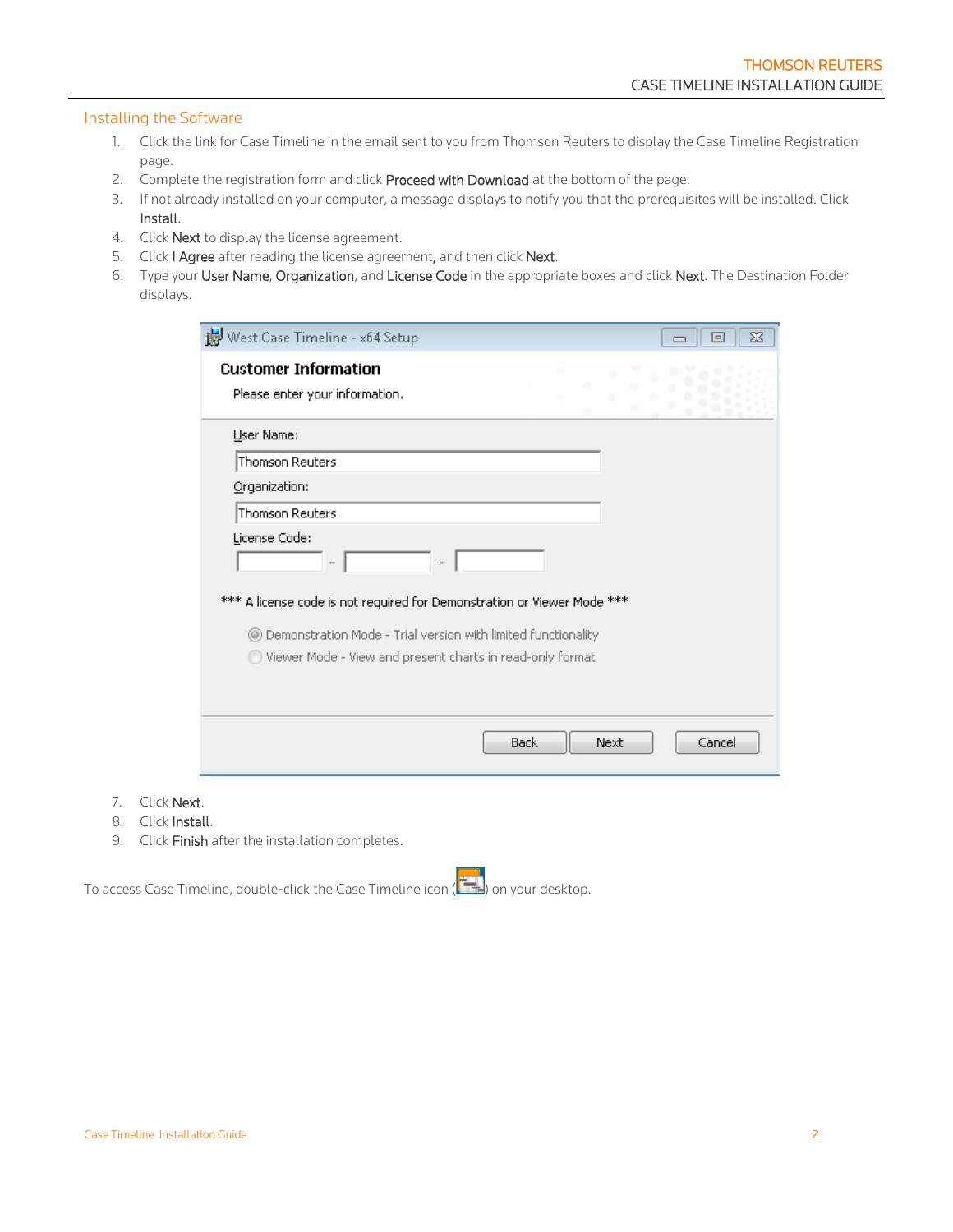### <span id="page-2-0"></span>Performing a Silent Installation

It is recommended that an experienced information technology specialist execute a silent installation. Previous versions of Case Timeline must be uninstalled before a silent installation is run.

To run a silent installation, open a command prompt and type the following command:

"EXEPATH" /q /norestart LICENSE\_CODE=XXXXX-XXXXX-XXXXX INSTALLDIR="C:\Install Here" USERNAME="User Name" COMPANYNAME="Company"

where

EXEPATH is the path to the installer executable file, e.g., C:\Users\User\_Name\Desktop\WCTimelineInstaller\_x64.exe, XXXXX-XXXXX-XXXXX is your Case Timeline license code. For more information about all available parameters, refer to the Installation Parameters.

| Parameter           | Value               | Description                                                                                                                                   |
|---------------------|---------------------|-----------------------------------------------------------------------------------------------------------------------------------------------|
| /q                  | n/a                 | Run the installation in silent mode.                                                                                                          |
| /quiet              |                     |                                                                                                                                               |
| /s                  |                     |                                                                                                                                               |
| /silent             |                     |                                                                                                                                               |
| /uninstall          | n/a                 | Perform an uninstallation.                                                                                                                    |
| /norestart          | n/a                 | Do not automatically restart following installation/uninstallation.                                                                           |
|                     |                     | Note: This parameter is useful to avoid an unattended restart.                                                                                |
| /log                | "Path to Log File"  | Specifies the path and name of a main log file to be created. Subsequent log<br>files are created by adding a name before the file extension. |
|                     |                     | Examples:                                                                                                                                     |
|                     |                     | /log "D:\Logs\log.txt"                                                                                                                        |
|                     |                     | The following log files are created after a successful installation of 64-bit                                                                 |
|                     |                     | version:                                                                                                                                      |
|                     |                     | D:\Logs\log.txt                                                                                                                               |
|                     |                     | D:\Logs\log_001_CaseTimelinePDFPrinterX64.txt                                                                                                 |
|                     |                     | D:\Logs\log_002_WestCaseTimelineInstaller_x64.msi.txt                                                                                         |
| LICENSE_CODE        | XXXXX-XXXXX-XXXXX   | Specifies the license code for Case Timeline.                                                                                                 |
|                     |                     |                                                                                                                                               |
|                     |                     | Note: If a valid license code is specified, Case Timeline installs in Full Mode                                                               |
|                     |                     | regardless of the INSTALL MODE parameter value.                                                                                               |
| <b>INSTALLDIR</b>   | "Installation Path" | Specifies the path where Case Timeline is installed.                                                                                          |
| <b>INSTALL MODE</b> |                     | 1 = Demo Mode (default value)                                                                                                                 |
|                     | $\overline{c}$      | 2 = Viewer Mode (install Case Timeline Viewer)                                                                                                |
| <b>USERNAME</b>     | "User Name"         | Specifies the username.                                                                                                                       |
| <b>COMPANYNAME</b>  | "Company Name"      | Specifies the organization.                                                                                                                   |
| <b>REMOVETLMPRO</b> | <b>YES</b>          | Specifies what to do if Timeline Maker Pro/Viewer is installed.                                                                               |
|                     | N <sub>O</sub>      | YES = Uninstall Timeline Maker Pro/Viewer and install Case Timeline                                                                           |
|                     | CANCEL              | NO = Do not remove Timeline Maker Pro/Viewer and install Case Timeline                                                                        |
|                     |                     | CANCEL = Do not install Case Timeline (default value)                                                                                         |

#### INSTALLATION PARAMETERS

Notes:

- Any values containing spaces must be contained in quotation marks (e.g., "User Name").
- Do not use a backslash before quotation marks, unless you are using the backslash as an escape character (e.g., "C:\Users\User\_Name\Desktop\").